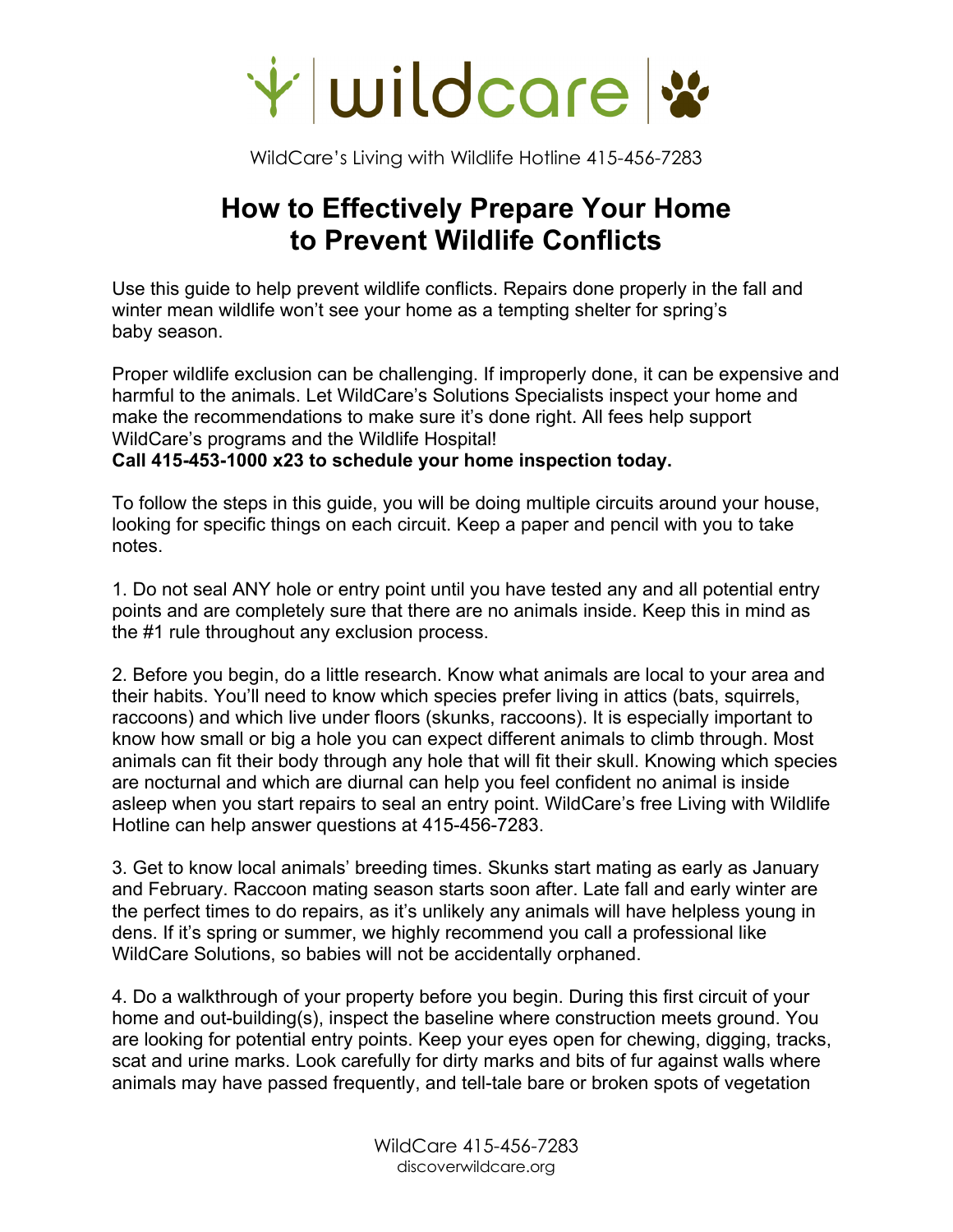

that indicate animals pass frequently. In particular check areas where undergrowth touches the building and provides sheltered access. Disturbed spider webs can be a great indicator of an active entry point.

5. Check for loose and missing vent covers. If they are intact but becoming loose or compromised in some way, secure or replace them, even if there is no evidence that the vent is being used as an entry point, ,.

6. Next do a circuit around the property looking at the roofline to inspect the soffits / eaves of the building(s). Look specifically for signs of chewing, and cracks or holes that squirrels, raccoons, etc. might use to get in. These should be sealed tightly (after making sure no animals are currently in residence). Remember that an animal can squeeze into any hole through which it can fit its skull.

7. Do a second pass around the soffits / eaves looking carefully at the corners and the join between the soffit and the roof. This time you're looking for signs of bats. Any cracks or gaps larger than ¼" wide are potential bat access points. Look for staining on the wall under a possible access point, and bat droppings directly under the spot and on the wall. It's important to distinguish between bat and mouse droppings on the ground. They look almost identical, but an area of droppings combined with staining up high indicates bats rather than rodents.

8. On the next circuit around your building, look outwards from the building to inspect the vegetation. Look specifically for any indication that animals might be using trees or bushes as access to the house. Any vegetation touching the structure is of particular concern, but many animals can jump a three-foot or smaller gap. Trim trees a minimum of four feet away from structures *and* fences (but only trim trees in late autumn to prevent damage to nests or orphaning of babies.)

9. Consider the types of trees on your property and what they offer animals for food and shelter. Pick up fallen fruit if you wish to discourage foraging animals from visiting your yard. Maintaining natural den and nesting sites in your trees and bushes may actually be helpful— if a raccoon has already "claimed" your property as her own territory by denning in a hollow log or branch, her presence may discourage another raccoon from scouting your attic for a den site.

10. Step back and do a survey of the full exterior of the building. Check any part of the building that is a join or separate from the main block of the building – gables, pillars, balconies, vents, roof joints, chimney flashing and joins, decks, stairs, etc. Don't forget the dryer, sub-floor and attic vents. Animals will always investigate joins, which are the weakest parts of a building's construction. If an animal finds his way in, it will usually be at a weak point where structures meet.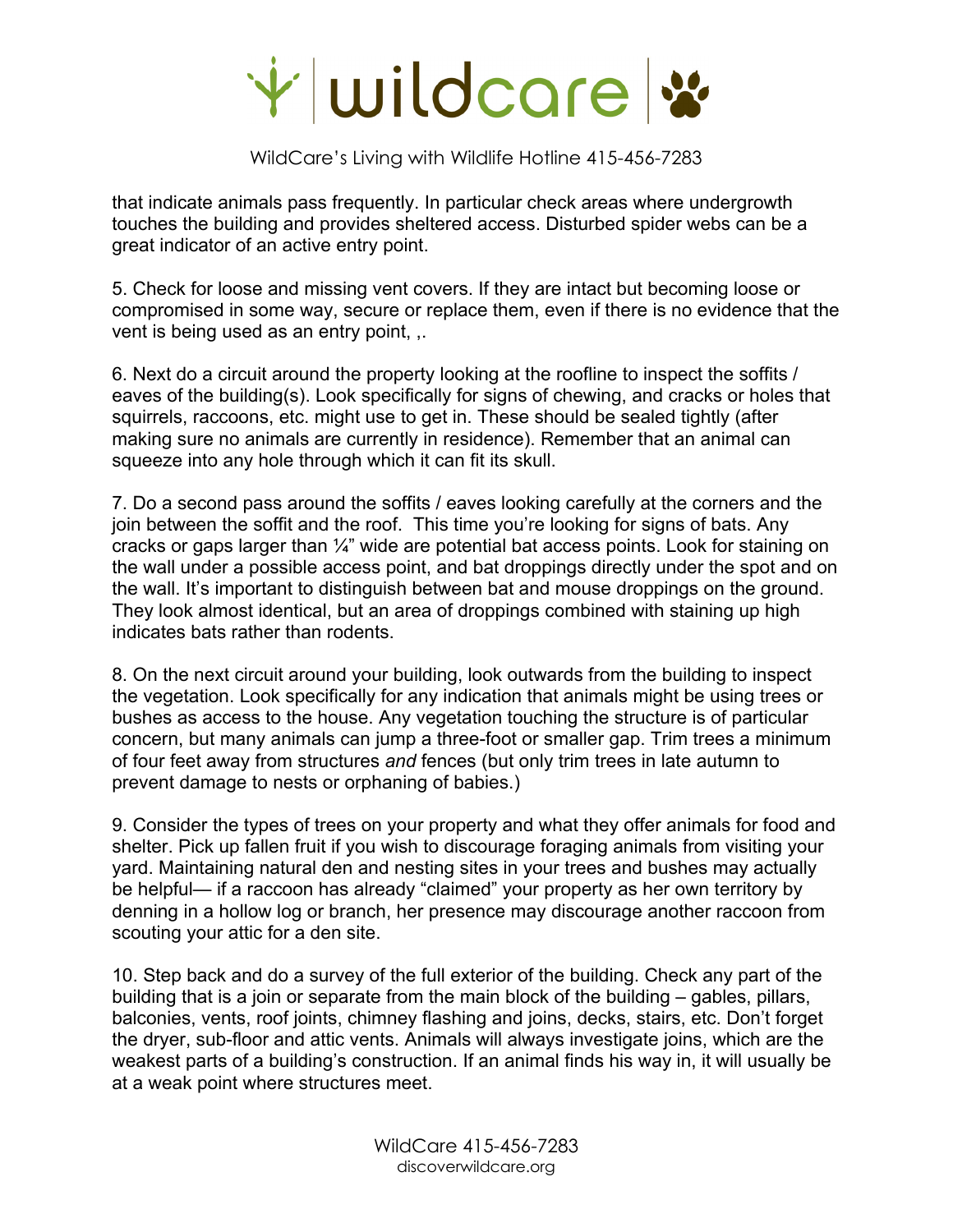

11. Replace damaged wood, siding and roofing. Even slightly raised siding and roofing may offer access to wildlife.

12. Caulk any gaps–anywhere–on the structure.

13. Seal any gaps or holes in the foundation. These are especially tempting entry points to digging animals like skunks.

14. To prevent animals from making their home under your decks, do the following. Installing this barrier properly will prevent digging animals from accessing this tempting den site. This method keeps out rats as well.

a. Dig a trench around the deck, at least 12" – 18" deep (below ground level.) and then attach  $\frac{1}{4}$ " wire mesh (hardware cloth) to the bottom of your deck.

b. Bend the mesh at a 90-degree angle away from the deck into an 'L' shape. Make sure you have 18"  $-$  24" of mesh as the bottom of the 'L' making a false bottom that animals can't dig through. This is the most important step!

c. Backfill with soil.

d. For a more attractive look, install lattice panels over the mesh.

e. Another method for excluding larger animals (skunks, raccoons, etc.) from under your deck or house is a product called Dig Defense. It is available online and at some hardware stores.

See diagram next page…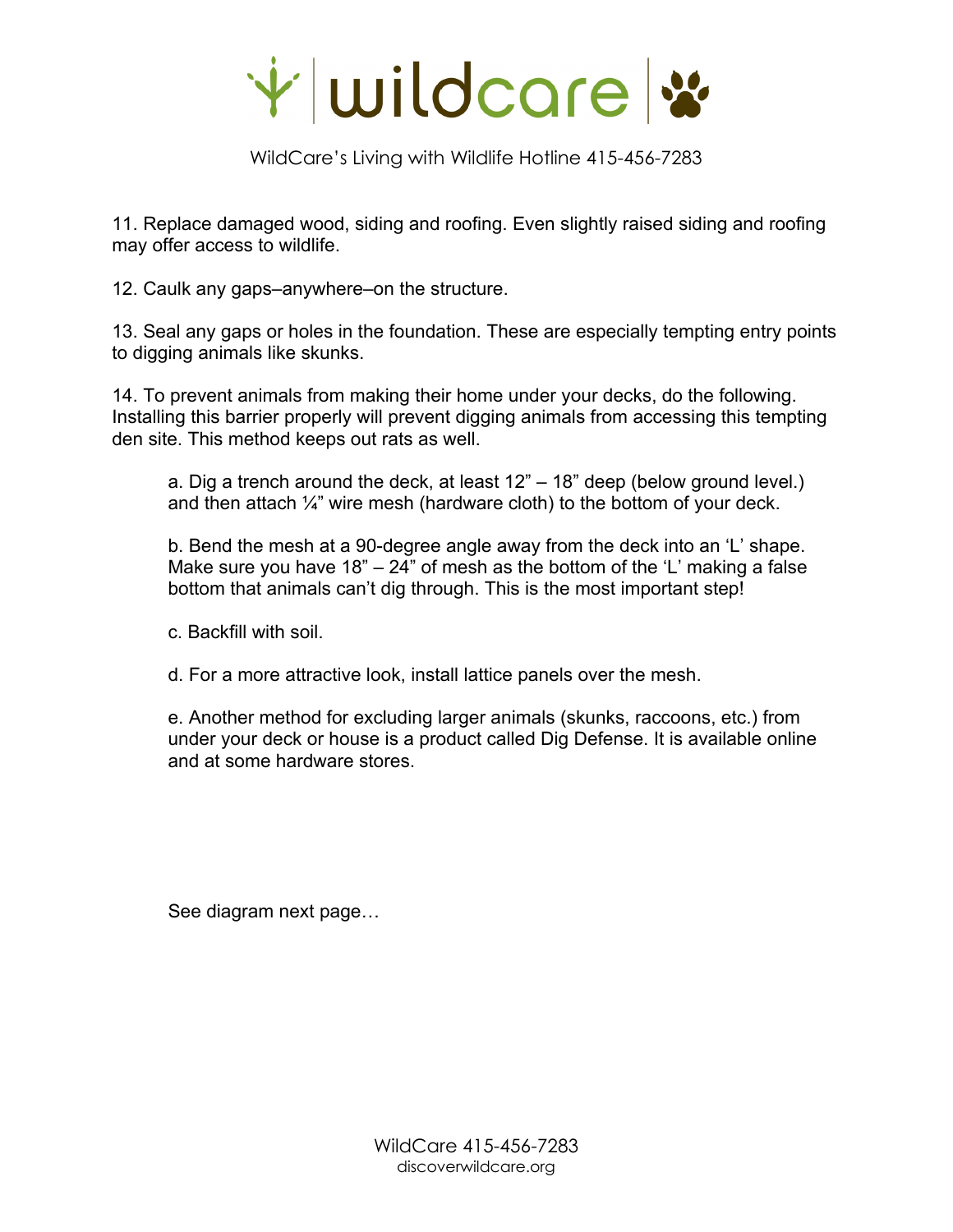



L-shaped barrier for excluding animals from under decks, sheds, etc.

15. Install a chimney cap to stop owls and other birds from getting trapped in your chimney and fireplace.

16. Install metal flashing on vertical structures that could be climbed, including trees that provide access to your roof.

17. Move any food items stored outside into the house or put them in metal containers with lids that can be secured tightly.

18. Sweep or rake up spilled bird seed daily.

19. Consider storing firewood in your garage or shed. Outside, it's the perfect habitat for wildlife.

20. To keep wildlife out of your fenced yard and domestic pets in, consider a Coyote Roller™ fence topper. http://www.coyoteroller.com/

21. Pick up fallen fruit from your trees daily.